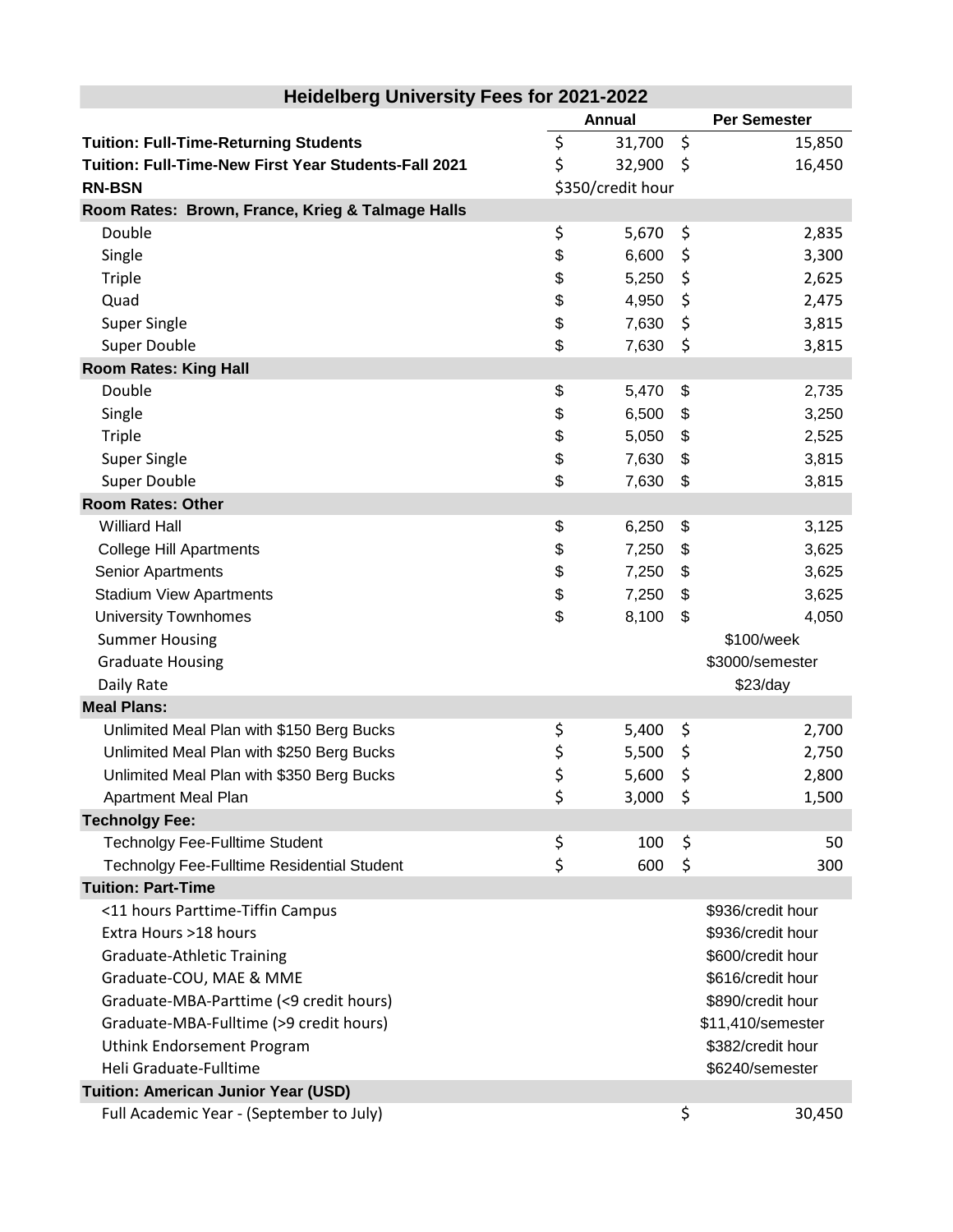| Fall Semester - (September to December)                                      |                 | \$             | 14,648                    |
|------------------------------------------------------------------------------|-----------------|----------------|---------------------------|
| Full Fall Semester - (September to February)                                 |                 | \$             | 15,225                    |
| Spring Semester - (March to July)                                            |                 | \$             | 15,225                    |
| Room Rates: American Junior Year (USD)                                       |                 |                |                           |
| Full Academic Year - (September to July)                                     |                 | \$             | 5,400                     |
| Fall Semester - (September to December)                                      |                 |                | 2,700                     |
| Full Fall Semester - (September to February)                                 |                 | \$<br>\$<br>\$ | 2,700                     |
| Spring Semester - (March to July)                                            |                 |                | 2,700                     |
| Summer Program 2021: American Junior Year (USD)                              |                 |                |                           |
| Summer 2021                                                                  |                 | \$             | 6,780.00                  |
| <b>Summer School for 2021:</b>                                               |                 |                |                           |
| Undergraduate-Tiffin Campus                                                  |                 |                | \$250/credit hour         |
| Graduate-COU, EDU & MME                                                      |                 |                | \$598/credit hour         |
| Graduate-MBA                                                                 |                 |                | \$890/credit hour         |
| Graduate-MBA-Fulltime                                                        |                 |                | \$11,410/semester         |
| Heidelberg @ Heidelberg                                                      |                 |                | \$6,580                   |
|                                                                              |                 |                |                           |
| <b>Other Fees:</b><br><b>Audit Fee</b>                                       |                 |                |                           |
| <b>Contract Fee</b>                                                          |                 |                | \$315                     |
|                                                                              |                 |                | \$45/year<br>\$100/course |
| Credit by Exam-Graduate                                                      |                 |                |                           |
| Credit by Exam-Undergrad                                                     |                 |                | \$40/hour<br>\$75         |
| Credit by Exam-Undergrad-Test<br>Enrollment Fee-Non Refundable after May 1st |                 |                | \$250                     |
|                                                                              |                 |                | \$120                     |
| <b>Graduation Fee-Participating</b>                                          |                 |                | \$40                      |
| <b>Graduation Fee-Not Participating</b><br><b>High School Tuition</b>        |                 |                | \$166                     |
|                                                                              |                 |                | \$25                      |
| Late Graduation Application Fee                                              |                 |                |                           |
| Lost Key<br>New Id                                                           |                 |                | \$100/key<br>\$35         |
| Parking Fee-Commuter                                                         |                 |                | \$50/year                 |
| <b>Parking Fee-Resident</b>                                                  |                 |                | \$100/year                |
| <b>Parking Fines</b>                                                         |                 |                | \$25-\$250                |
| <b>Private Music Lessons</b>                                                 |                 |                | \$250/hour                |
| <b>Returned Check Fee</b>                                                    |                 |                | \$25/check                |
| Transcripts                                                                  |                 |                | \$5/transcript            |
| <b>Undergraduate Lab Fees:</b>                                               |                 |                |                           |
| Art                                                                          | <b>ART 102</b>  |                | \$30/course               |
| Art                                                                          | <b>ART 103</b>  |                | \$50/course               |
| Art                                                                          | <b>ART 112</b>  |                | \$27/course               |
| Art                                                                          | <b>ART 118</b>  |                | \$27/course               |
| Art                                                                          | <b>ART 312</b>  |                | \$40/credit hour          |
| <b>Bio/Chemistry</b>                                                         | <b>BCH 316L</b> |                | \$25/course               |
| Biology                                                                      | <b>BIO 110L</b> |                | \$65/course               |
| <b>Biology</b>                                                               | <b>BIO 121</b>  |                | \$50/course               |
| Biology                                                                      | <b>BIO 122L</b> |                | \$60/course               |
| Biology                                                                      | <b>BIO 123L</b> |                | \$65/course               |
|                                                                              |                 |                |                           |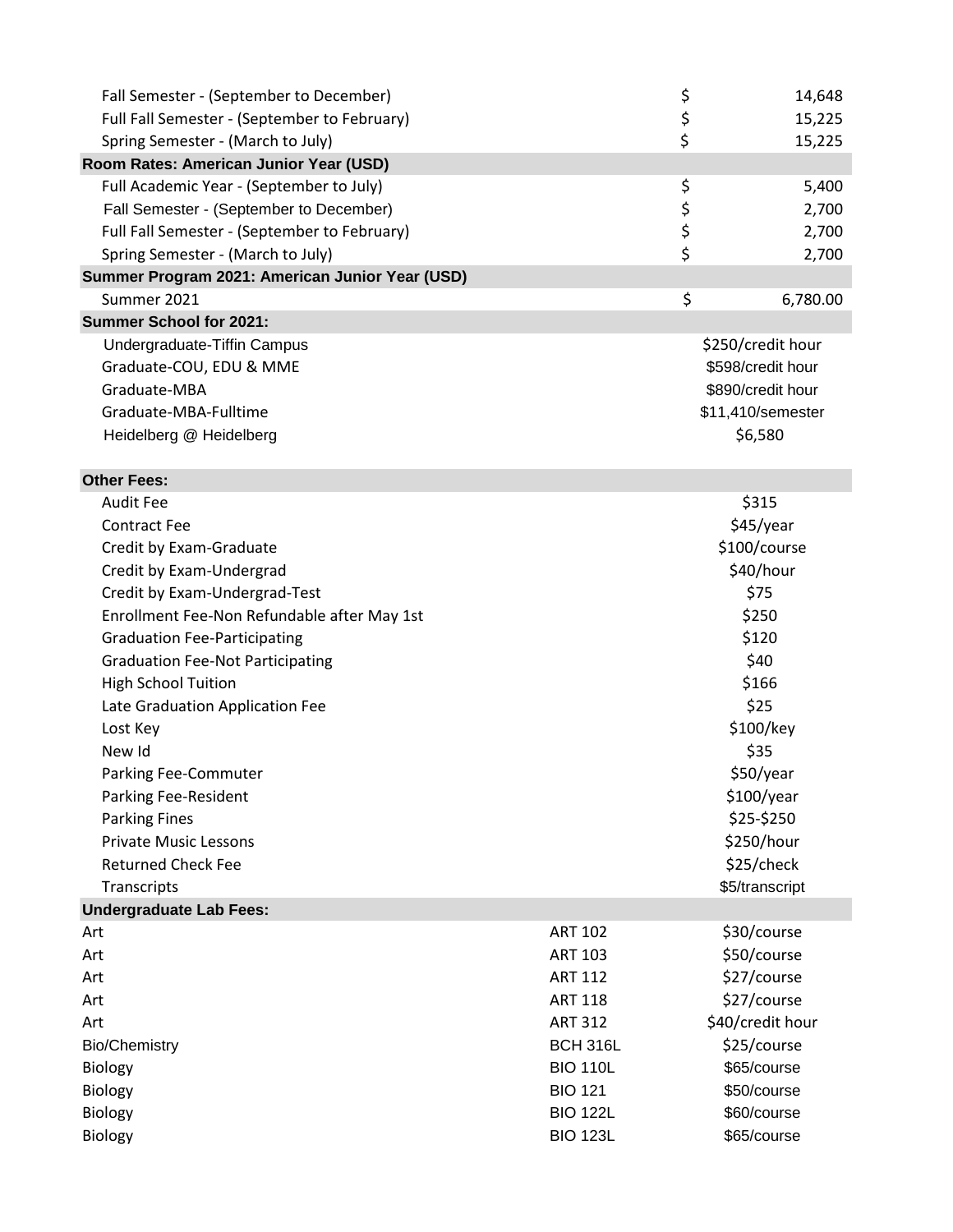| Biology                 |
|-------------------------|
| <b>Biology</b>          |
| Chemistry               |
| Chemistry               |
| Chemistry               |
| Chemistry               |
| Chemistry               |
| Education               |
| Education               |
| Education               |
| Education               |
| Education               |
| Education               |
| Education               |
| Education               |
| Education               |
| <b>Exercise Science</b> |
| Languages               |
| Music                   |
| Music                   |
| Music                   |
| Music                   |
| Music                   |
| Music                   |
| Music                   |
| Music                   |
| Music                   |
| Music                   |
| Music                   |
| Music                   |
| Music                   |
| Music                   |
| Music                   |
| Music                   |
| Music                   |
| Music                   |
| Music                   |
| Music                   |
| Music                   |
| Music                   |
| Music                   |
| Music                   |
| Music                   |
| Music                   |
| Music                   |
| Music                   |
|                         |

| Biology                 | <b>BIO 124</b>    | \$60/course  |
|-------------------------|-------------------|--------------|
| Biology                 | <b>BIO 365</b>    | \$50/course  |
| Chemistry               | <b>CHM 103L</b>   | \$25/course  |
| Chemistry               | <b>CHM 112</b>    | \$25/course  |
| Chemistry               | <b>CHM 201</b>    | \$25/course  |
| Chemistry               | <b>CHM 202</b>    | \$25/course  |
| Chemistry               | <b>CHM 210</b>    | \$25/course  |
| Education               | <b>EDU 225</b>    | \$30/course  |
| Education               | <b>EDU 229</b>    | \$30/course  |
| Education               | <b>EDU 322</b>    | \$75/course  |
| Education               | EDU 345; 350      | \$100/course |
| Education               | <b>EDU 416</b>    | \$150/course |
| Education               | <b>EDU 426</b>    | \$300/course |
| Education               | <b>EDU 427</b>    | \$300/course |
| Education               | <b>EDU 428</b>    | \$300/course |
| Education               | <b>EDU 430</b>    | \$300/course |
| <b>Exercise Science</b> | <b>ESS 101</b>    | \$35/course  |
| Languages               | <b>SPA 489</b>    | \$200/course |
| Music                   | <b>MUS 161</b>    | \$50/course  |
| Music                   | <b>MUS 115</b>    | \$25/course  |
| Music                   | <b>MUS 125A-U</b> | \$30/course  |
| Music                   | MUS 126A-U        | \$30/course  |
| Music                   | <b>MUS 127A-U</b> | \$15/course  |
| Music                   | <b>MUS 128A-U</b> | \$15/course  |
| Music                   | MUS 100A-400A     | \$200/course |
| Music                   | MUS 150B-450B     | \$30/course  |
| Music                   | <b>MUS 100D</b>   | \$115/course |
| Music                   | MUS 200D-400D     | \$20/course  |
| Music                   | MUS 150D-450D     | \$30/course  |
| Music                   | MUS 150E-450E     | \$40/course  |
| Music                   | <b>MUS 225A-U</b> | \$30/course  |
| Music                   | <b>MUS 226A-U</b> | \$30/course  |
| Music                   | <b>MUS 227A-U</b> | \$15/course  |
| Music                   | <b>MUS 228A-U</b> | \$15/course  |
| Music                   | <b>MUS 273</b>    | \$15/course  |
| Music                   | <b>MUS 274</b>    | \$50/course  |
| Music                   | <b>MUS 325A-U</b> | \$30/course  |
| Music                   | <b>MUS 326A-U</b> | \$30/course  |
| Music                   | <b>MUS 327A-U</b> | \$15/course  |
| Music                   | <b>MUS 328A-U</b> | \$15/course  |
| Music                   | <b>MUS 425A-U</b> | \$30/course  |
| Music                   | <b>MUS 426A-U</b> | \$30/course  |
| Music                   | <b>MUS 427A-U</b> | \$15/course  |
| Music                   | <b>MUS 428A-U</b> | \$15/course  |
| Music                   | <b>MUS 373</b>    | \$75/course  |
| Music                   | <b>MUS 374</b>    | \$75/course  |
| Physics                 | <b>PHY 100</b>    | \$25/course  |
|                         |                   |              |